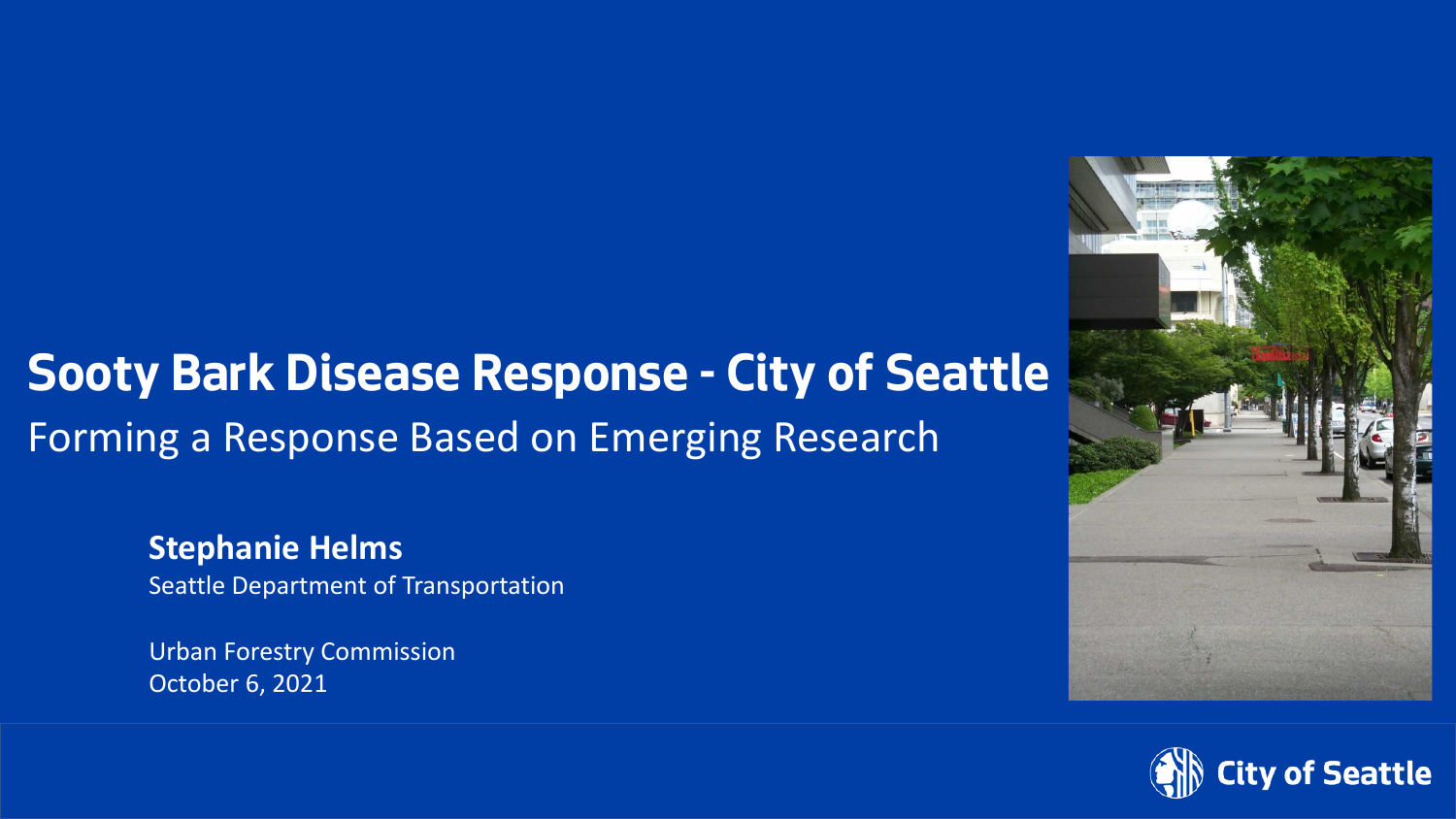### **Our vision, mission, and core values**

**Vision:** Seattle is a thriving equitable community powered by dependable transportation

**Mission:** to deliver a transportation system that provides safe and affordable access to places and opportunities

#### Committed to **6 core values**:

- Equity
- Safety
- Mobility
- Sustainability
- Livability
- Excellence

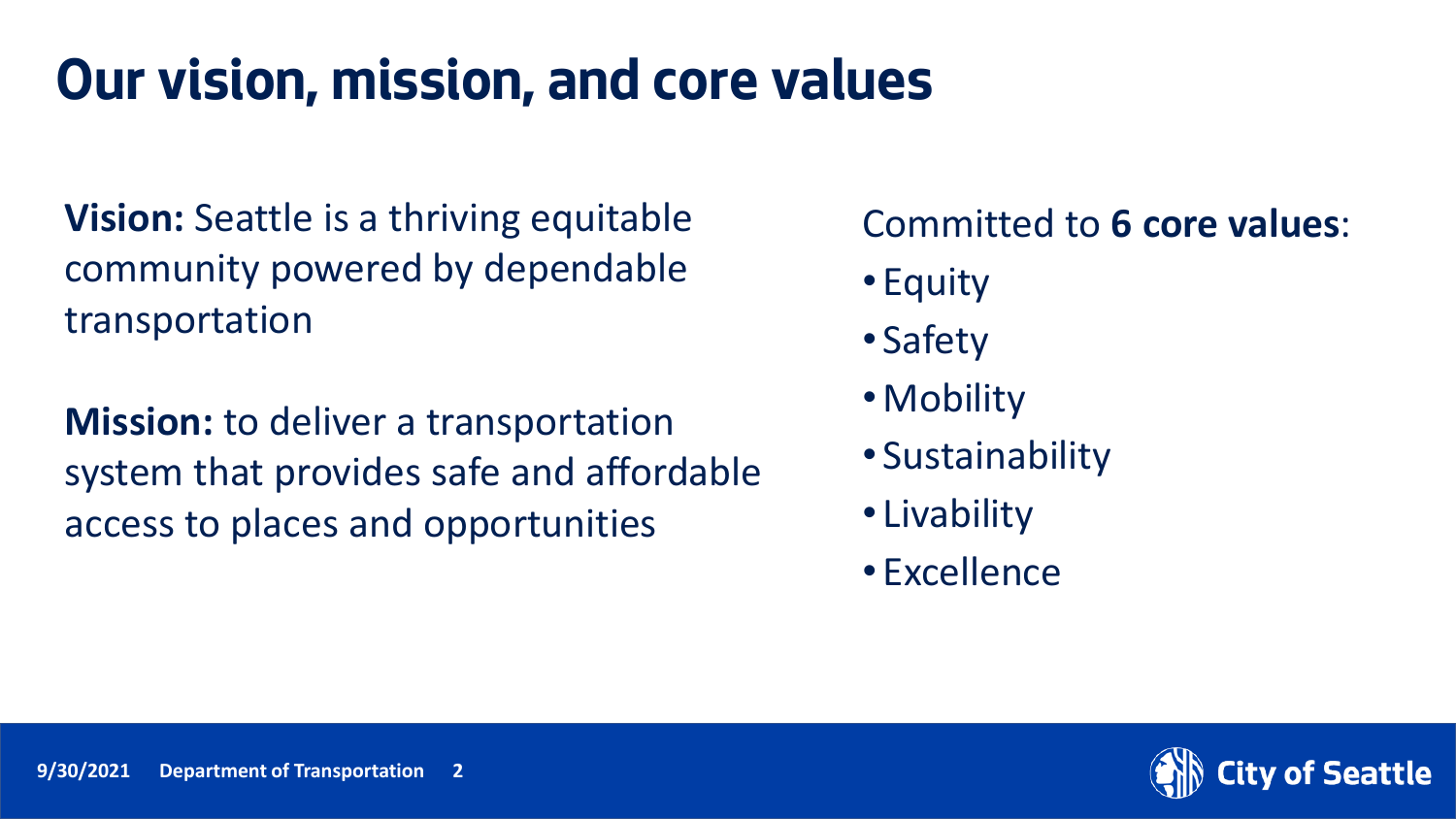

# **Agenda**

- What is Sooty Bark Disease?
- Background 2020-2021
- Species Impacted
- Partners & Stakeholders
- Sooty Bark Disease Seminar
- Where do we go from here?
- Why is this work important?

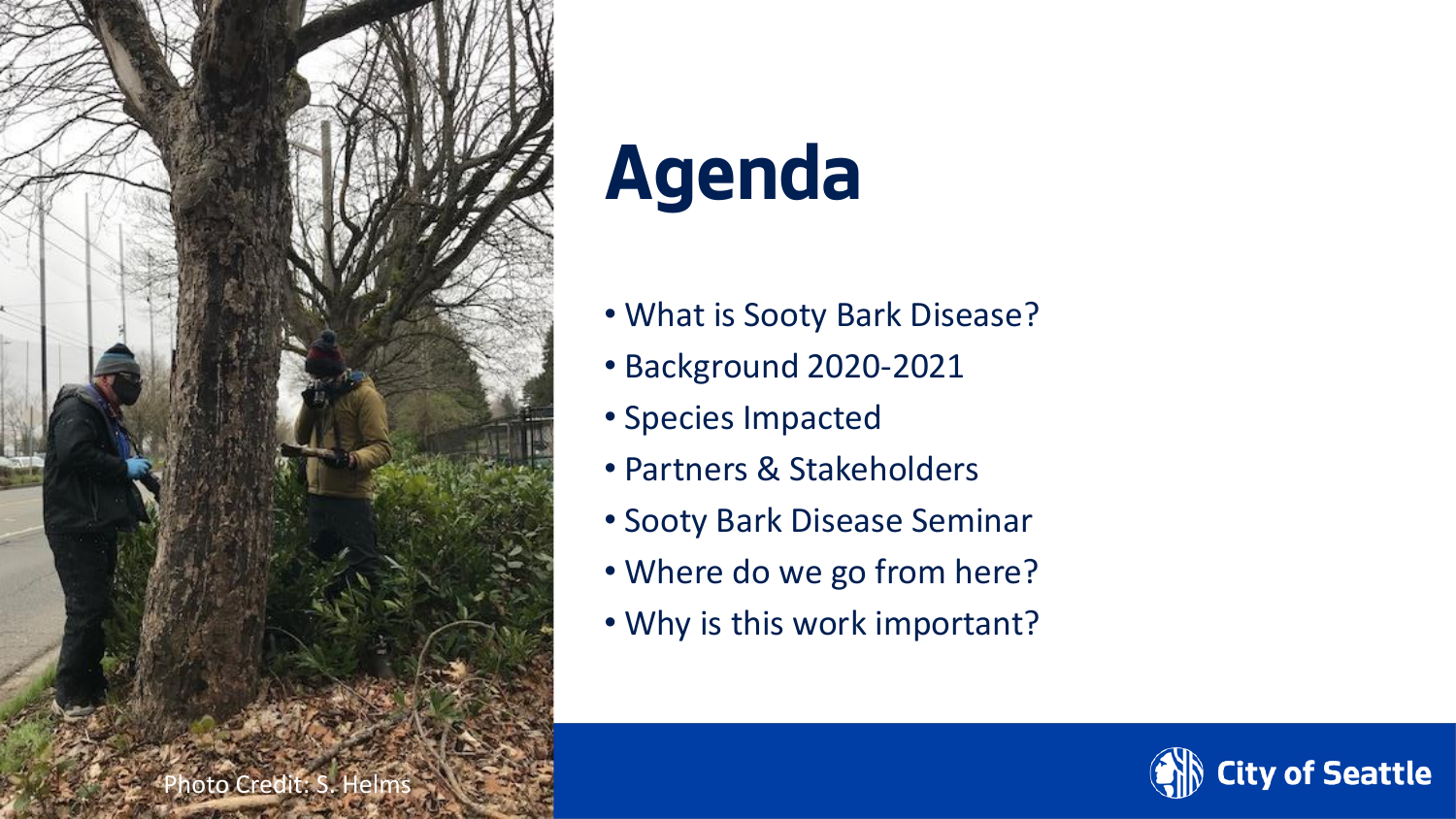## **What is Sooty Bark Disease?**

- Tree disease caused by fungal pathogen *Cryptostroma corticale*
- Maples are main hosts
- Not new to WA or US
	- 1. Detected in Pullman, WA in 1969 on dead tree
	- 2. Recorded in other select areas of US
	- 3. Invasive in Europe
- Limited research publications
- Possible human health impacts more research needed
- Exacerbated by heat and drought connected to climate change?
- More info on WSU's Emerging Plant Health Issues page

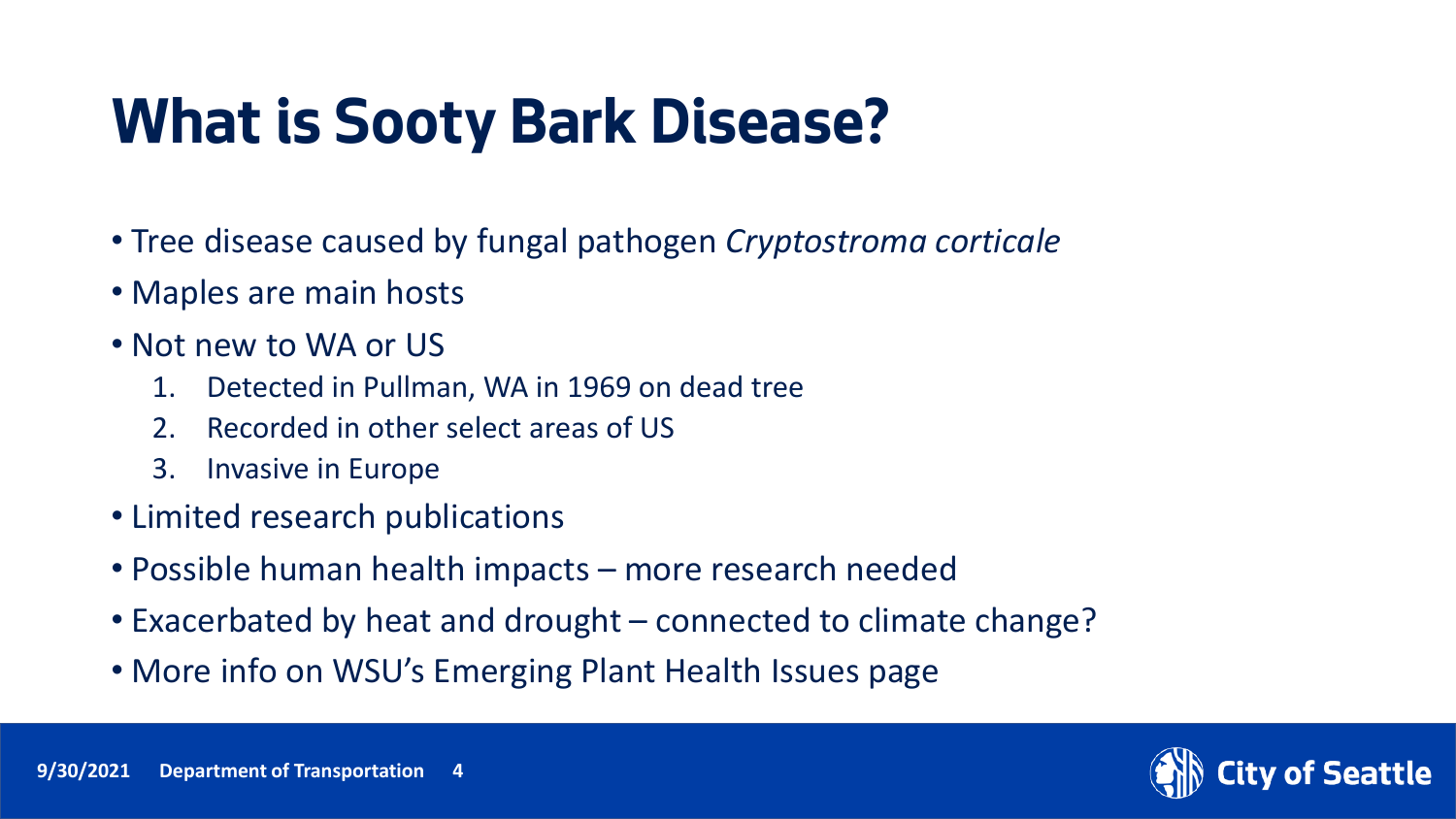### **Who in the City is involved?**

#### **Departments**

- Office of Sustainability and Environment
- Seattle Parks and Recreation
- Seattle Department of Transportation
- Seattle Public Utilities
- Seattle City Light
- Seattle Department of Constructions and Inspections

#### **Work Groups**

- Urban Forestry Core Team
- Seattle Committee on Invasive Pests

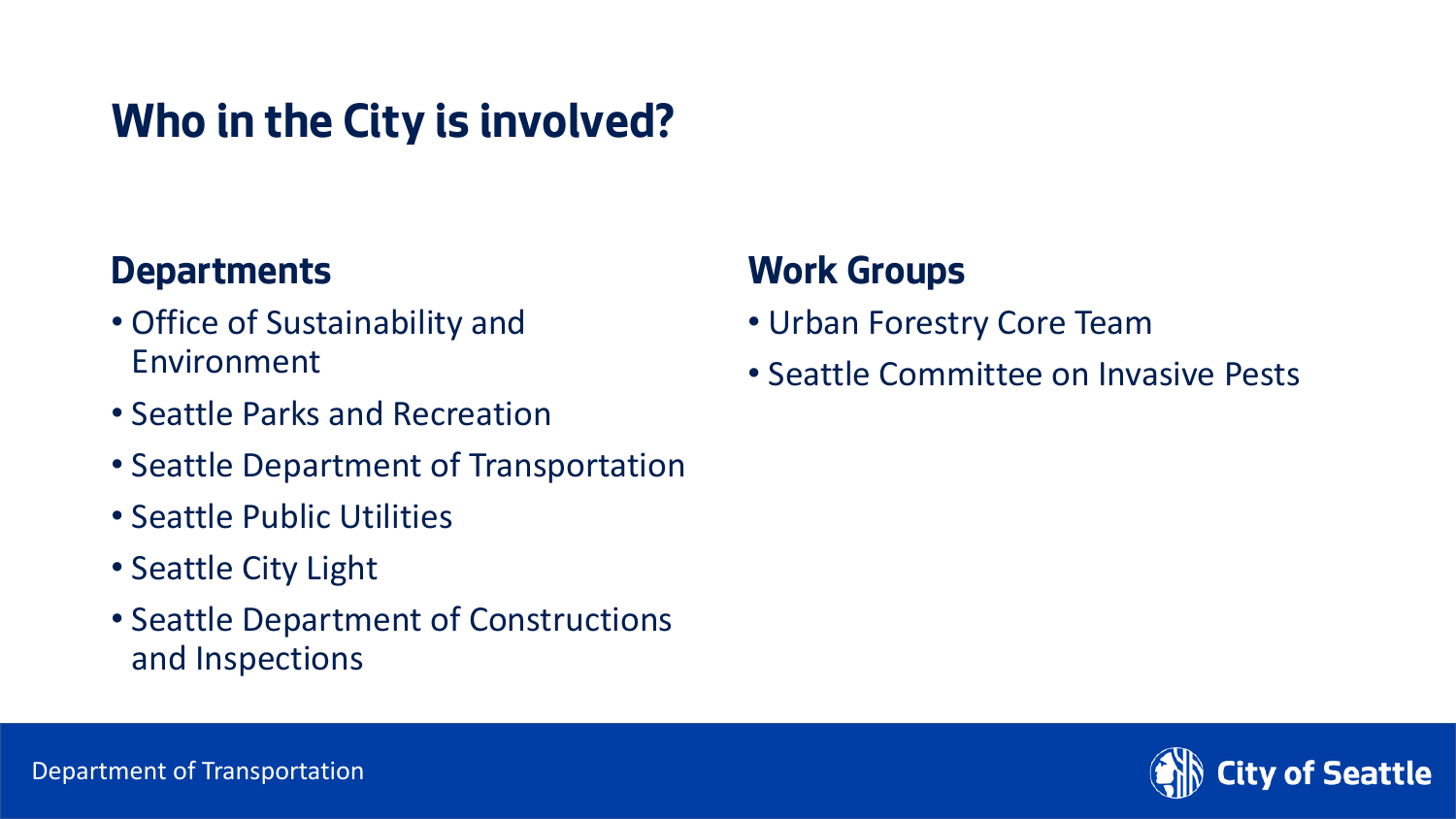### **Background - 2020**

- Seattle Parks and Recreation (SPR) discussed in March 2020
- SPR received 3 positive samples from Bartlett Labs in 2020
- Announced to UF Staff in Nov 2020
- SPR brings to Seattle Committee on Invasive Pests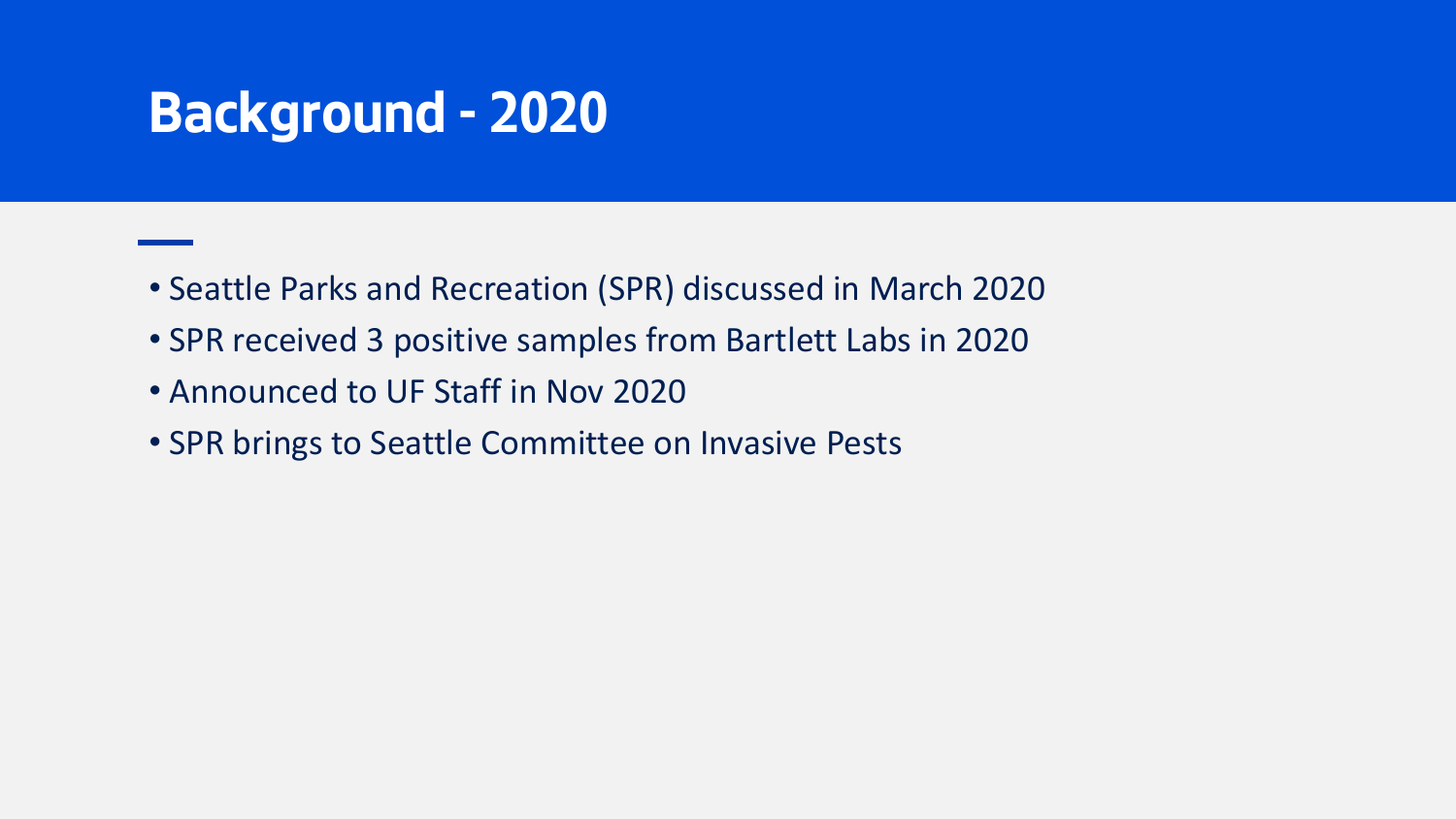### **Background - 2021**

- Jan 2021 Talks with state partners begins
- Feb 2021 Site meeting with DNR & WSU to gather samples
- Mar-April 2021 Positive samples, SBD Seminar planned through WSU
- May 2021 Grant opportunity for FS funding submitted & confirmed
- June 2021 Sooty Bark Disease Seminar
- July 2021 Seattle Times article released, media communications protocol reviewed & created
- Aug 2021 Inventorying state agencies for support
- Sept 2021 Larger meeting with state partners, FS funding received
- Oct 2021 Urban Forestry Commission briefing, first official messaging meeting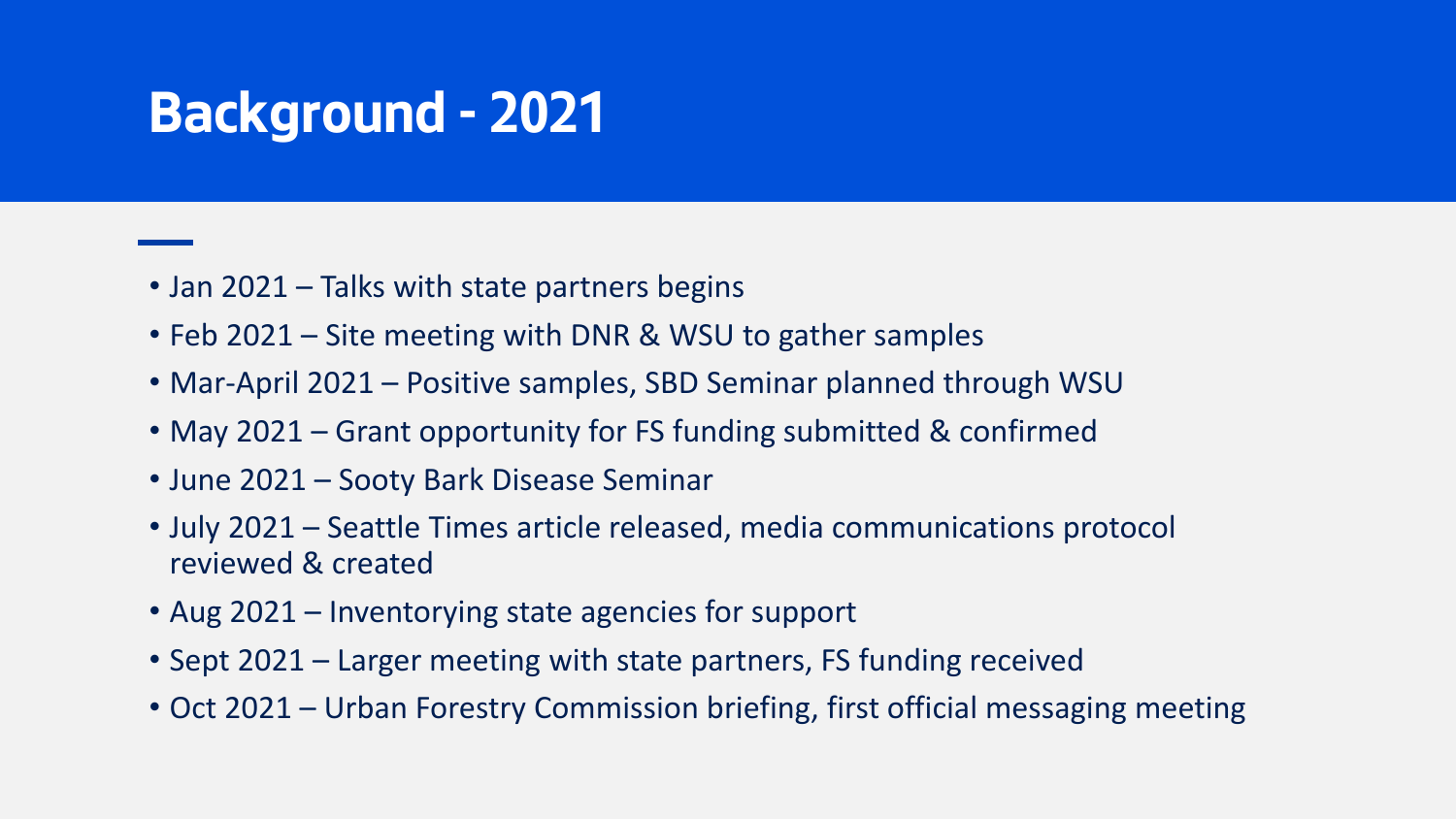## **Samples**

#### **Positive**

- *Acer pseudoplatanus*
- *Acer macrophyllum*
- *Acer platanoides*
- *Acer japonicum*
- *Acer rubrum*
- *Acer palmatum*
- *Acer campestre*
- *Prunus cerasifera*

#### **In Process**

• Retesting existing positive Acer samples

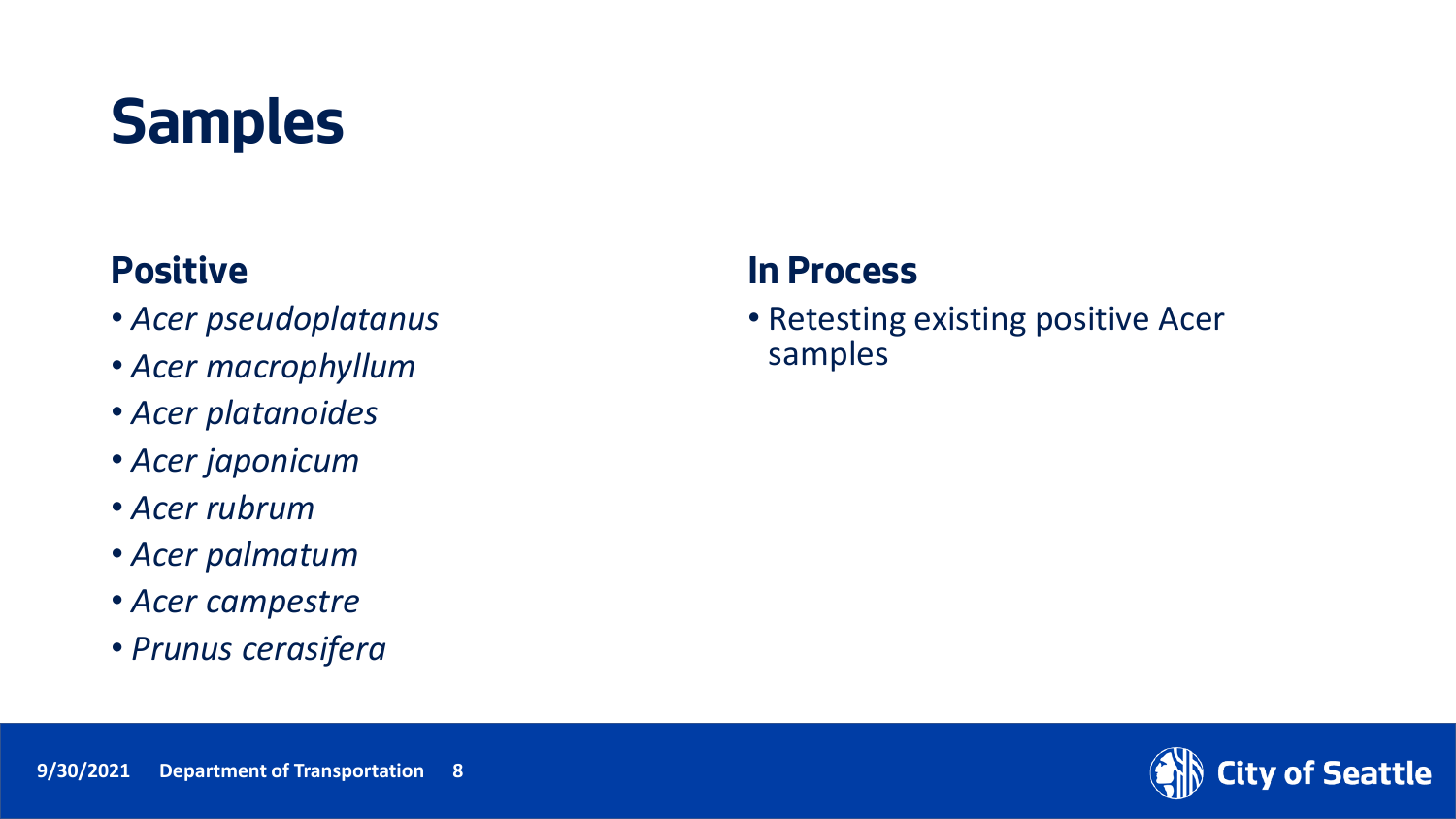### **Partners & Stakeholders**

#### **Research**

- Washington State University
- WA Dept of Natural Resources
- WA Dept of Agriculture

#### **Messaging**

- Washington State University
- WA Dept of Health
- Public Health Seattle King County
- Labor & Industries
- Washington Invasive Species Council

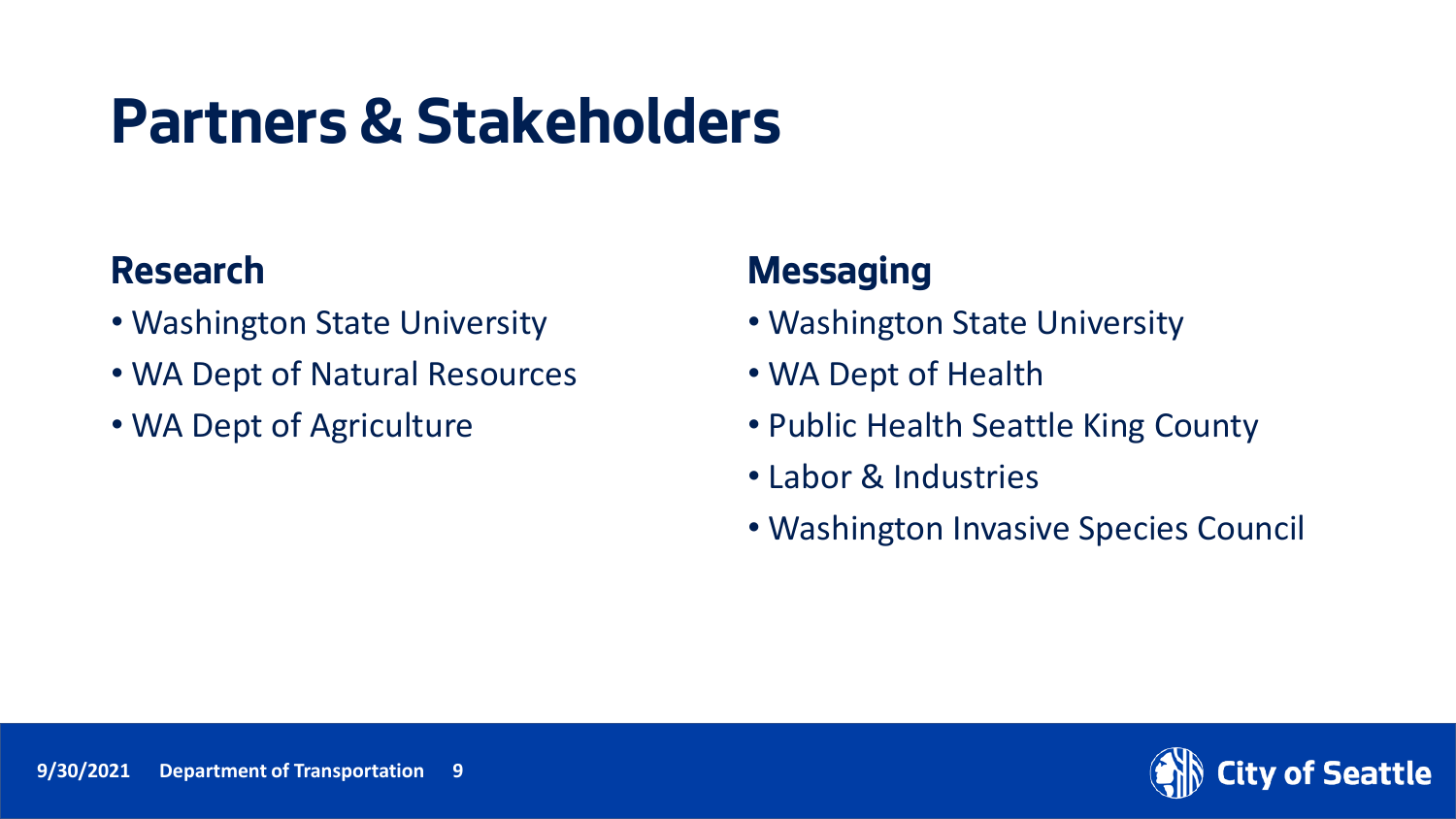

**9/30/2021 Department of Transportation 10**

## **Sooty Bark Disease Seminar**

- Guest speakers from Germany
- Behavior & impact of fungal pathogen
- Sanitation, disposal, & proper handling
- Need for unified message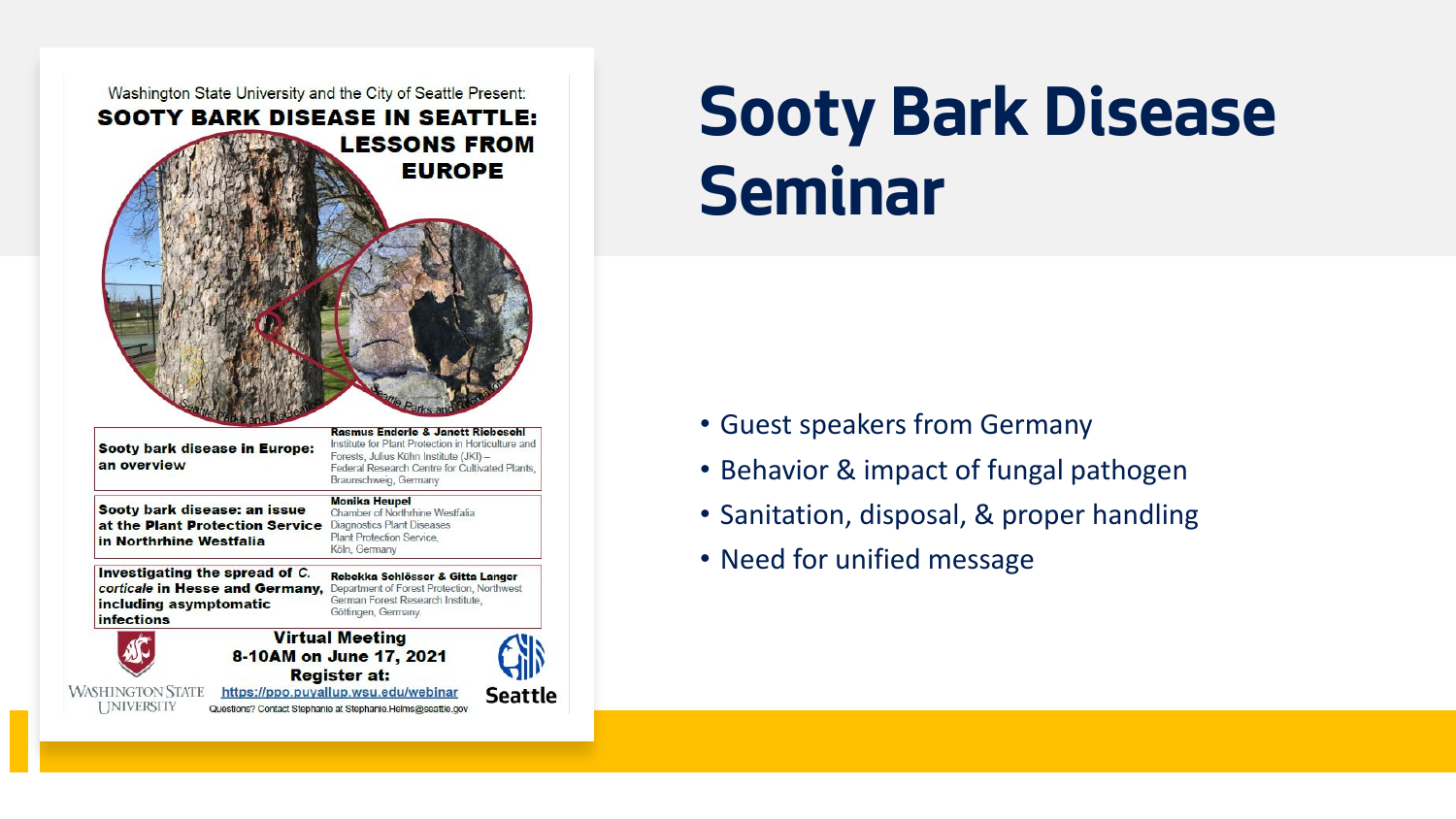## **Where do we go from here?**

#### **Response**

- Established collaboration between Health agencies and research & resource management agencies
- Developing unified messaging for both environmental and human impacts
- Pulling in other CoS Departments
- Disposal & sanitation

#### **Research**

- WSU & SPR Grant funding & resources
	- WSU Monthly info sessions
- Mapping distribution & impact
- Sampling assistance from WSDA
- Possible Forest Monitoring proposal from DNR
- Contact with colleagues from Europe

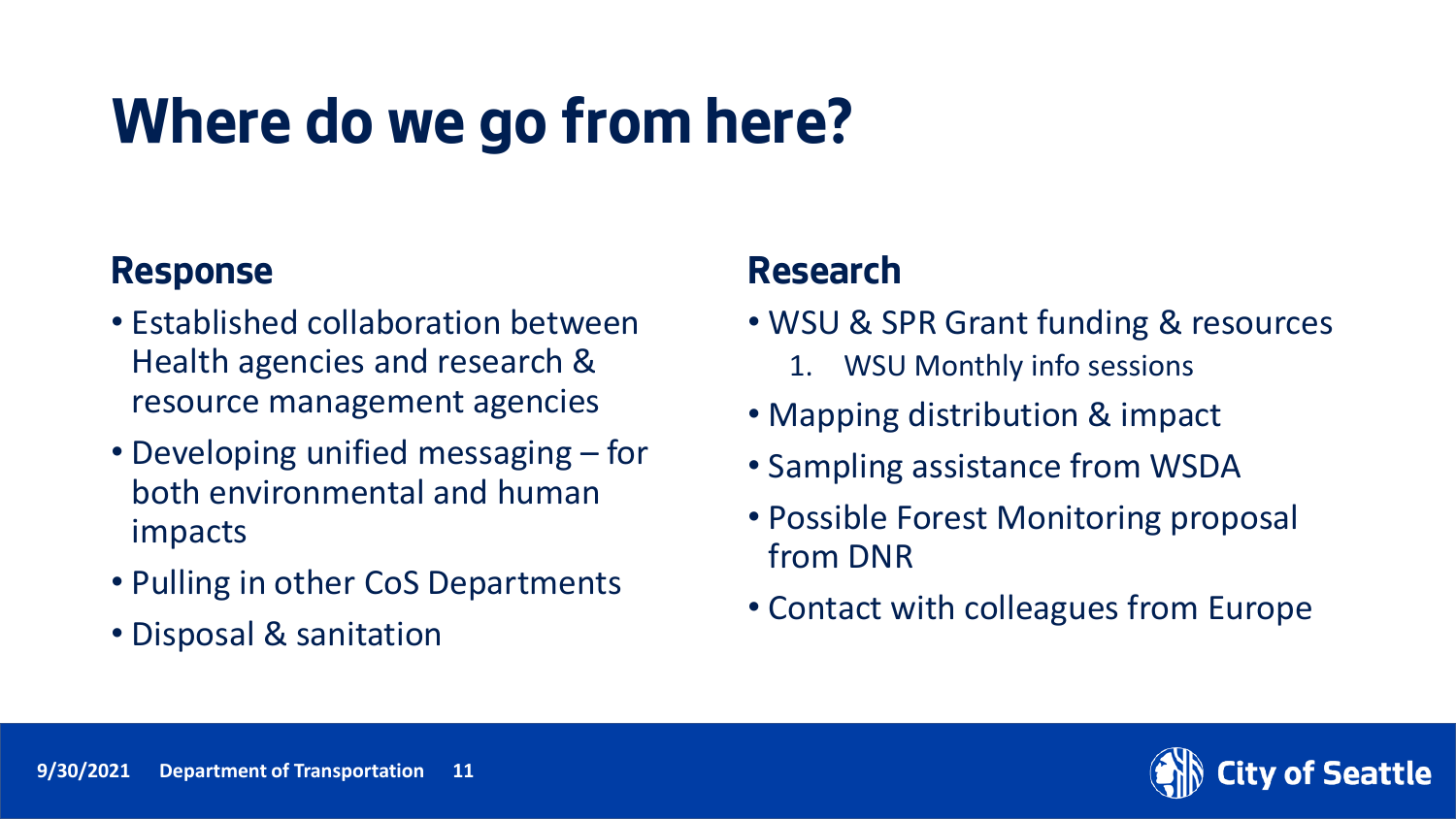## **Why is this work important?**

#### **Direct impacts**

- Should this be managed?
- How should it be managed?
- Growing impacts to our urban forest?
- Another piece to the climate change puzzle?
- Just another fungus among us?

#### **Pest Readiness Practice**

- Upcoming CoS Invasive Pest Response Plan
- WA State Urban Forest Pest Readiness Playbook  $\rightarrow$  it works!
- Grows our network in case of an invasive pest outbreak